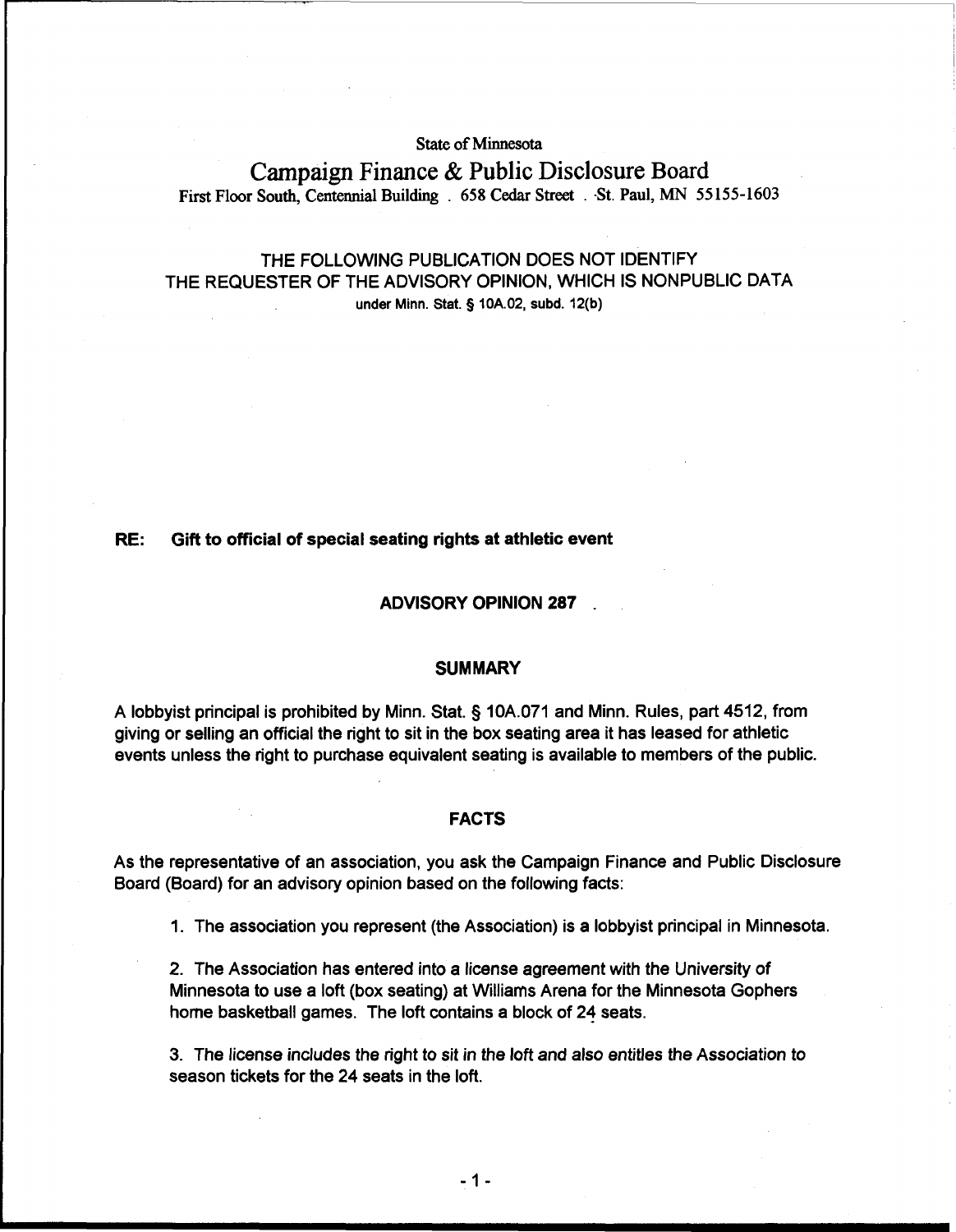4. In order to use the loft seating, an attendee must have a ticket for one of the loft seats, which carries a face value of \$22.50, as well as the Association's consent to use its licensed space.

5. The cost of the license for the loft exceeds the face value of the individual tickets for all games which are included in the license.

Based on these facts, you ask whether, under Minn. Stat. § 10A.071, the Association may sell its tickets to officials for the face value of \$22.50 and allow the officials to view the games from its loft.

#### **ISSUE**

May a lobbyist principal allow an official to use its licensed box seating at an athletic event if the official pays for the ticket or the right to use the box seating area?

## **OPINION**

No. The sale by a lobbyist principal to an official of a ticket to an event, along with the right to sit in the Association's licensed space is a prohibited gift under Minn. Stat. § 10A.071 and Minn. Rules, part 4512.0100, subp. 3, unless the equivalent right is available for purchase by members of the public on the same terms.

This request involves a potential gift of entertainment, which is included in the gift prohibition under Minn. Rules, part 4512.1000, subp. 3(A) as well as a potential gift of preferential treatment for purchases, which is a prohibited gift under Minn. Rules, part 4512.0100, subp. **3(C).** 

The right to attend a game and sit in the Association's box seating requires (1) the purchase of a ticket to get in to the game, and (2) the Association's invitation to share in the license rights it purchased to use the box seating area. The Association's cost for these combined rights is unrelated to the price printed on the ticket. Thus, giving an official the right to use this licensed space in consideration for payment of the amount printed on the ticket results in a prohibited gift of entertainment.

The minimum value one could place on the prohibited gift would be the difference between the amount paid by the official and the Association's actual pro-rated per seat cost for the loft space license. However, the giver's cost is not always determinative of the value of the gift under Minn. Stat. 5 10A.071. Rather, the value of a gift is its fair market value. See also, Minn. Rules. part 4512.0400.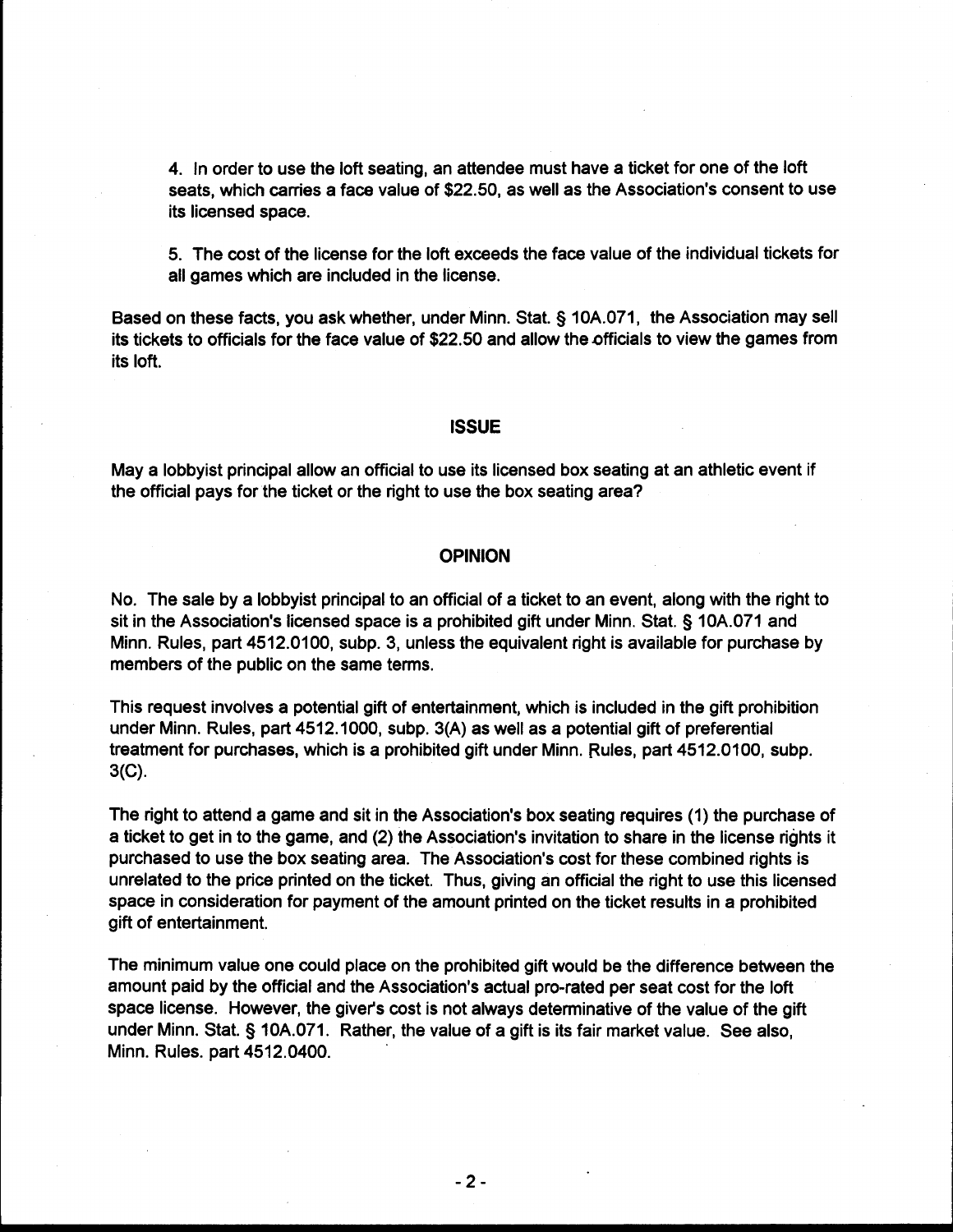If there is a market through which members of the general public may purchase the right to sit in equivalent box seats for the same games to which the Association would invite officials, then this market may establish the value of the gift. In that case, contemporaneous payment by the official of the market value of the gift removes the transaction from the definition of a gift under Minn. Stat. **3** 10A.071.

However, if there is not a market through which members of the public may purchase rights equivalent to those the Association intends to make available to officials, then the transaction is prohibited by Minn. Rules part 4512.0100, subp. 3(C), and may not be undertaken regardless of the amount of consideration paid by the official.

Minn. Rules part 4512.0100, subp. 3(C) prohibits giving an official preferential treatment for purchases. The prohibition on giving an official preferential treatment for purchases prohibits the Association from permitting officials to purchase the right to sit in its box seating at athletic events unless the equivalent right is available for purchase by the general public on the same terms and conditions.

23 198 **Issued** 

G. Barry Anderson, Chair Campaign Finance and Public Disclosure Board